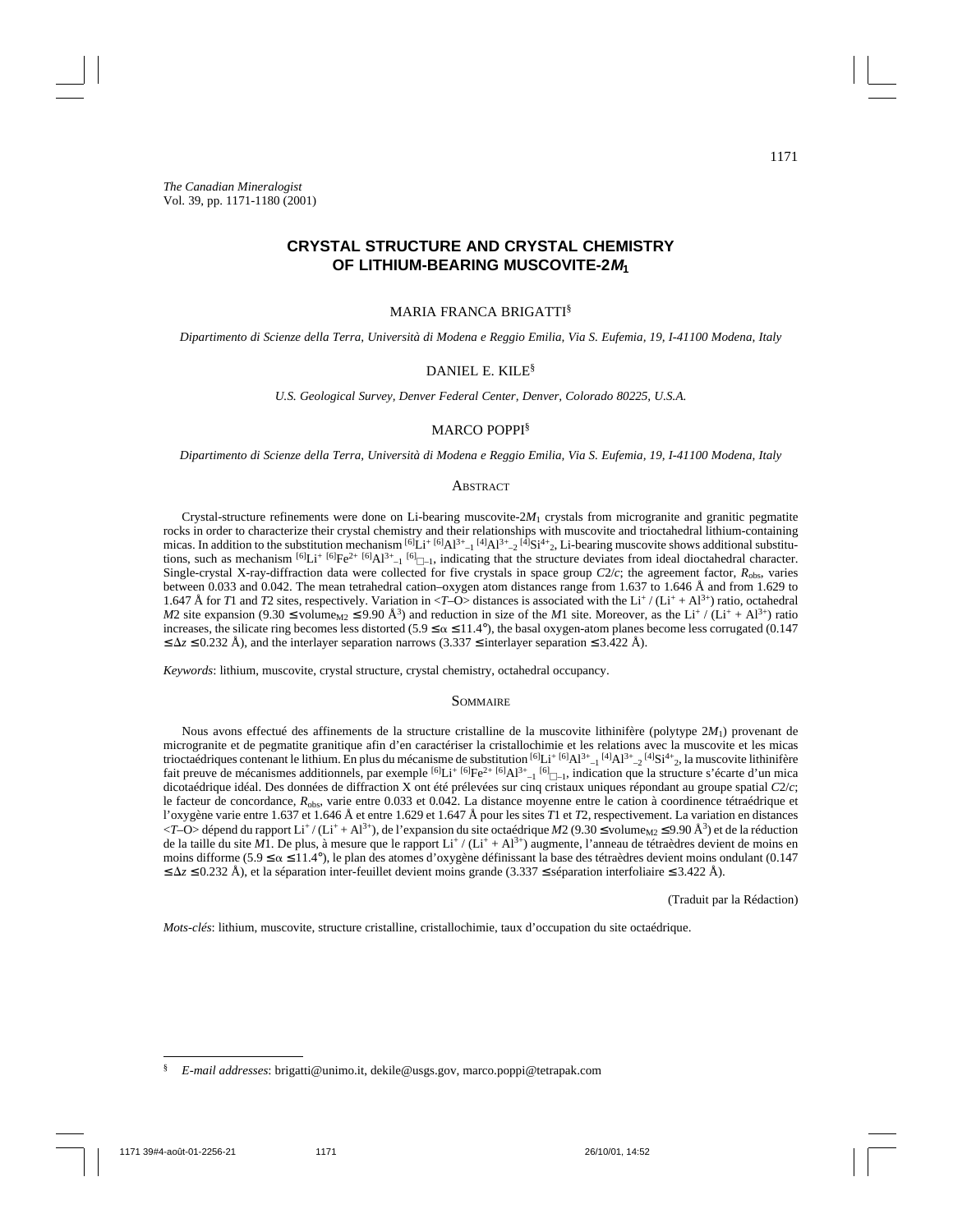## **INTRODUCTION**

Lithium occurs in the octahedral sites of "trisilicic" K-rich micas according to the following exchange-operators: (1)  $^{[6]}Li^+$   $^{[6]}Al^3$ <sup>+</sup><sub>-1</sub>  $^{[4]}Si^{4+}$ <sub>2</sub>  $^{[4]}Al^3$ <sup>+</sup><sub>-2</sub> and  $^{[6]}Li^4$ <sub>3</sub>  $[6]$ Al<sup>3+</sup><sub>-1</sub>  $[6]$ <sub>2</sub> for Fe-free dioctahedral micas, and (2)  $^{[6]}Li^{+}$   $^{[6]}Fe^{2+}$ <sub>-1</sub> $^{[4]}Si^{4+}$   $^{[4]}Al^{3+}$ <sub>-1</sub> and  $^{[6]}Li^{+}$   $^{[6]}Al^{3+}$  $^{[6]}Fe^{2+}$ <sub>-2</sub> for Fe-bearing trioctahedral micas, although other mechanisms of substitution intermediate between (1) and (2) were reported by Cerny & Burt (1984).

Depending on the distribution of cations in the octahedral sites, Li-bearing trioctahedral micas may show complex patterns of long-range order. Some crystals show the common pattern, with a relatively large *trans* site, occupied by monovalent and divalent cations (usually  $Li^+$ , Fe<sup>2+</sup> and Mg<sup>2+</sup>, rarely Mn<sup>2+</sup>), or vacancies (or both), and with two equivalent smaller *cis* sites preferentially occupied by relatively high-charge cations (typically  $Al^{3+}$ , rarely  $Fe^{3+}$ ) (Takeda & Burnham 1969, Takeda *et al*. 1971, Sartori *et al*. 1973, Sartori 1976, Guggenheim 1981, Swanson & Bailey 1981). In other crystals, trivalent cations are ordered at one of the two  $cis$  sites ( $M2$  or  $M3$ ), whereas  $Li<sup>+</sup>$  and divalent cations occupy the remaining positions (*i.e.*, *M*1 and *M*2, or *M*1 and *M*3), thus producing lower symmetry in the layer, from *C*2/*m* to *C*2 (Guggenheim & Bailey 1977, Guggenheim 1981, Backhaus 1983, Mizota *et al*. 1986, Rieder *et al*. 1996, Brigatti *et al*. 2000).

The mechanism of Li incorporation in the brittle mica bityite-2 $M_1$  [(Ca<sub>0.95</sub>Na<sub>0.02</sub>) (Li<sub>0.55</sub> $\Box$ <sub>0.45</sub>Al<sub>2.04</sub>  $Fe^{3+}_{0.01}$ ) (Al<sub>1.34</sub>Si<sub>2.02</sub>Be<sub>0.64</sub>) O<sub>10</sub> (OH)<sub>2</sub>] suggests an octahedral occupancy midway between dioctahedral and trioctahedral (Lin & Guggenheim 1983). The *trans M*1 site is occupied by Li+ and vacancies. The two *cis M*2 sites are occupied by  $Al^{3+}$  cations. Lin & Guggenheim (1983) attributed this pattern of order to the existence of sheets of dioctahedral (with *M*1 site vacant) and trioctahedral character (with Li-filled *M*1 sites).

Monier & Robert (1986a, b) presented an experimental study of the miscibility gap between trioctahedral and dioctahedral micas in the system  $K_2O-Li_2O-MgO-$ FeO–Al<sub>2</sub>O<sub>3</sub>–SiO<sub>2</sub>–H<sub>2</sub>O–HF at 600 $^{\circ}$ C, under 2 kbar  $P(H<sub>2</sub>O)$ . The gap between dioctahedral and trioctahedral micas was found to be large in the lithium-free system (Monier & Robert 1986a, Zane & Rizzo 1999), whereas its width decreases progressively with increasing Li content. For Li contents greater than 0.6 atoms per formula unit, a single Li mica phase intermediate between dioctahedral and trioctahedral micas was obtained (Monier & Robert 1986b).

In addition to octahedrally coordinated sites,  $Li<sup>+</sup>$  may substitute for  $K^+$  in the interlayer. This homovalent exchange-mechanism was suggested by Volfinger & Robert (1979, 1980) and by Robert *et al*. (1983) for synthetic trioctahedral micas. In these micas, Li was found to be located in a pseudo-octahedral cavity defined by the basal oxygen atoms of two tetrahedra located in two adjacent layers.

At present, there are relatively few published studies on lithium-bearing muscovite. We report results of five crystal-structure refinements of muscovite crystals with varying Li contents, and we compare the results with those of previously published crystal-chemical studies on Li-bearing micas.

## **SAMPLES**

Crystals of Li-bearing muscovite were taken from samples of microgranite and granitic pegmatite. Sample 39, from the Fregeneda pegmatite, Salamanca, Spain, is associated with quartz, cassiterite and albite (Roda *et al*. 1995). Sample 2 is from the microgranite at Argemela, Portugal (Charoy & Noronha 1996). Samples 129 and 147 are from the anorogenic Pikes Peak batholith (Colorado). Sample 129 is from a miarolitic cavity in the Redskin Granite near Spruce Grove Campground (Tarryall area, Park County). The muscovite is associated with microcline, fluorite, and smoky quartz (Kile & Foord 1998). That highly evolved pluton is enriched in Li and Be (see Hawley 1969, Hawley & Wobus 1977, Desborough *et al*. 1980) and hosts topazbearing pegmatites. Sample 147 is from near Glen Cove (El Paso County) and is associated with microcline and smoky quartz (Kile & Foord 1998). As with the Tarryall area, this locality also involves a highly evolved pluton that contains topaz-bearing pegmatites. The high level of geochemical differentiation of these two Colorado localities is further indicated by the presence of dioctahedral mica within the miarolitic cavities, in contrast to trioctahedral mica that is found elsewhere in the Pikes Peak batholith (Kile & Foord 1998).

## EXPERIMENTAL METHODS

## *Electron-microprobe analysis and normalization of the formula unit*

Chemical compositions of single crystals of muscovite (Table 1) were established by energy-dispersion and wavelength-dispersion methods (ARL–SEMQ equipped with Tracor Northern EDS apparatus, operating conditions: accelerating voltage 15 kV, sample current 15 nA, and beam diameter  $5 \mu m$ ). In each sample, several spots were analyzed to check for sample homogeneity. The F content was determined by the method reported by Foley (1989). No evidence of volatilization of F was observed. Analysis and data reduction were performed using the Probe software package of Donovan (1995). Lithium determinations were performed using inductively coupled plasma – atomic emission spectrometry (ICP–AES, Varian Liberty 200). Twenty-five mg of each sample was digested with a mixture of HF (62%) and  $HNO<sub>3</sub>$  (38%) in closed Teflon crucibles in a microwave. The OH content was obtained on material from the same concentrate by means of Seiko SSC 5200 thermogravimetric analysis (TG) equipped with a mass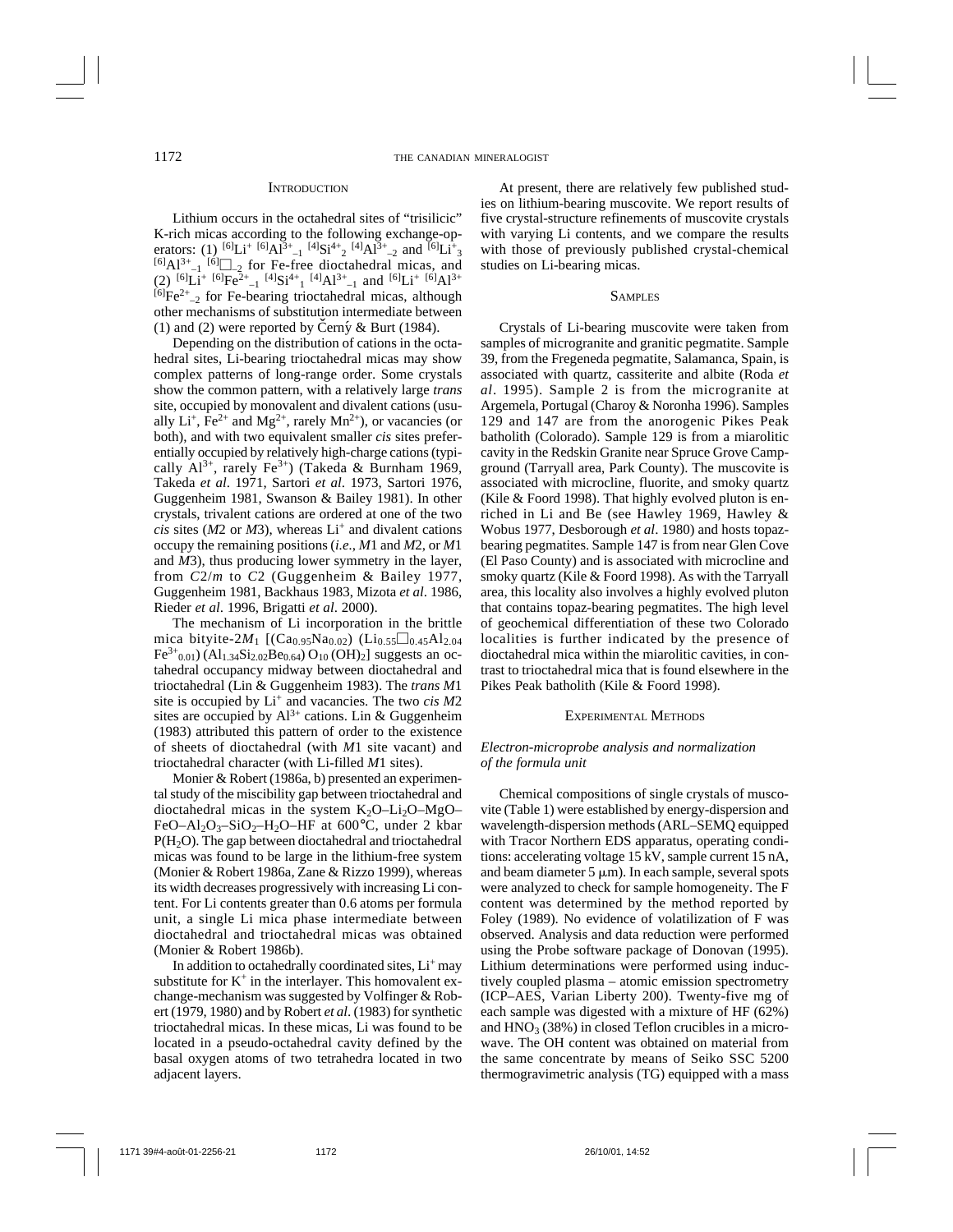#### TABLE 1. AVERAGE CHEMICAL COMPOSITION AND CHEMICAL FORMULAE OF LITHUM-BEARING MUSCOVITE CRYSTALS

|                                | 39     | 2a                                                 | 2 <sub>b</sub> | 147    | 129    |
|--------------------------------|--------|----------------------------------------------------|----------------|--------|--------|
| $SiO2 wt.$ %                   | 45.86  | 46.43                                              | 47.46          | 46.58  | 47.20  |
| AI <sub>2</sub> O <sub>3</sub> | 36.29  | 33.77                                              | 32.65          | 27.33  | 26.48  |
| TiO <sub>2</sub>               | 0.06   | 0.01                                               | 0.02           | 0.02   | 0.10   |
| Fe,O,                          | b.d.t. | b.d.t.                                             | b.d.t.         | 1.33   | 1.52   |
| FeO                            | 1.39   | 2.34                                               | 2.38           | 6.70   | 5.71   |
| MgO                            | 0.16   | 0.09                                               | 0.10           | b.d.t. | 0.04   |
| MnO                            | 0.03   | 0.11                                               | 0.12           | 0.18   | 0.43   |
| Li.O                           | 0.11   | 0.45                                               | 0.45           | 0.99   | 1.32   |
| Na.O                           | 0.42   | 1.11                                               | 1.13           | 0.10   | 0.11   |
| Rb <sub>,</sub> O              | 0.19   | 0.50                                               | 0.52           | 0.59   | 0.35   |
| K,O                            | 11.05  | 10.02                                              | 10.00          | 10.85  | 11.04  |
| H,0                            | 4.00   | 3.80                                               | 3.82           | 3.38   | 3,08   |
| F                              | 0.43   | 1.36                                               | 1.34           | 1.95   | 2.61   |
| Sum                            | 99.99  | 99.99                                              | 99.99          | 100.00 | 99.99  |
|                                |        | Structural formulae based on $O_{12-(x+y)}OH_xF_y$ |                |        |        |
| <sup>[4]</sup> Si apfu         | 3.072  | 3.128                                              | 3.193          | 3.242  | 3.280  |
| $H$ Al                         | 0.928  | 0.872                                              | 0.807          | 0.758  | 0.720  |
| [6A]                           | 1.937  | 1.810                                              | 1.785          | 1.485  | 1.449  |
| 19т:                           | 0.003  |                                                    | 0.001          | 0.001  | 0.005  |
| ${}^{[6]}\text{Fe}^{3+}$       | .      |                                                    |                | 0.073  | 0.083  |
| ${}^{[6]}Fe^{2+}$              | 0.078  | 0.132                                              | 0.133          | 0.390  | 0.332  |
| $^{[6]}Mg$                     | 0.016  | 0.009                                              | 0.009          |        | 0.004  |
| $^{[6]}$ Mn                    | 0.002  | 0.006                                              | 0.007          | 0.010  | 0.025  |
| $^{[6]}$                       | 0.030  | 0.122                                              | 0.122          | 0.277  | 0.369  |
| <sup>[6]</sup> Sum             | 2.066  | 2.079                                              | 2.057          | 2.236  | 2.267  |
| ${}^{[12]}$ Na                 | 0.054  | 0.145                                              | 0.147          | 0.013  | 0.015  |
| $[12]$ Rb                      | 0.008  | 0.022                                              | 0.022          | 0.026  | 0.015  |
| [12]K                          | 0.944  | 0.861                                              | 0.858          | 0.963  | 0.978  |
| OH                             | 1.787  | 1.707                                              | 1.714          | 1.569  | 1.427  |
| F                              | 0.091  | 0.289                                              | 0.285          | 0.429  | 0.573  |
| о                              | 10.122 | 10.004                                             | 10.001         | 10.002 | 10,000 |

#### TABLE 2. DETAILS OF THE X-RAY DATA COLLECTION. STRUCTURE REFINEMENT, AND UNIT-CELL PARAMETERS OF LITHIUM-CONTAINING MUSCOVITE CRYSTALS

|     | $\rm N_{obs}$ | $R_{sym}$<br>×100 | $R_{\rm obs}$<br>×100 | a<br>(Å) | ħ<br>(Å) | с<br>(A)  | (°)      | v<br>$(\AA^3)$ |
|-----|---------------|-------------------|-----------------------|----------|----------|-----------|----------|----------------|
| 39  | 1183          | 2.17              | 3.51                  | 5.193(1) | 9.016(3) | 20.114(5) | 95.77(2) | 937.0          |
| 2a  | 1353          | 2.65              | 4.18                  | 5.197(1) | 9.019(2) | 20.068(3) | 95.71(1) | 936.0          |
| 2b  | 934           | 2.77              | 3.32                  | 5.190(2) | 9.022(3) | 20.057(4) | 95.60(7) | 934.7          |
| 147 | 1035          | 4.73              | 4.10                  | 5.209(2) | 9.038(3) | 19.997(5) | 95.70(3) | 936.8          |
| 129 | 912           | 3.37              | 3.53                  | 5.224(1) | 9.081(3) | 19.952(4) | 95.63(2) | 941.9          |

spectrometer (ESS, GeneSys Quadstar 422). A sample of about 2–3 mg of powder was heated at a rate of  $10^{\circ}$ C/ min in Ar gas (flow rate 30 mL/min). The ratio of  $Fe^{2+}$ to Fe3+ was determined following the method reported by Meyrowitz (1970). Chemical compositions reported in Table 1 were obtained by combining the above results. The chemical formula was based on  $O_{12-x-y}$  $(OH)_xF_v$ .

## *Collection of X-ray-diffraction data*

Several crystals were examined initially by singlecrystal precession photographs to determine crystal quality and the polytypes present. Crystals selected for further investigation were mounted onto a Siemens P4P rotating-anode fully automated four-circle diffractometer with graphite-monochromatized  $M \circ K \alpha$  radiation  $(\lambda = 0.71073 \text{ Å}, 50 \text{ kV}, 140 \text{ mA})$  equipped with XSCANS software (Siemens 1993). The unit-cell parameters were refined on 40–50 reflections and are reported in Table 2. Intensities for reflections  $\pm h, \pm k, +$ *l* were collected at  $2\theta \le 70.0^{\circ}$  using the  $\omega$  scan mode (window width from 2.5 to 4.0°), with scan speeds inversely proportional to intensity, varying from 1 to 5°/ minute. The intensity data were then corrected for

| [ABLE 3. SELECTED BOND-LENGTHS (Å) FROM |
|-----------------------------------------|
| <b>STRUCTURE REFINEMENT OF</b>          |
| LITHIUM-CONTAINING MUSCOVITE CRYSTALS   |

|                                 | 39       | 2a                | 2 <sub>b</sub> | 147      | 129      |
|---------------------------------|----------|-------------------|----------------|----------|----------|
|                                 |          | Tetrahedron (T1)  |                |          |          |
| <i>T</i> 1-011                  | 1.637(2) | 1.639(4)          | 1.634(2)       | 1.659(3) | 1.647(3) |
| $T1-021$                        | 1.641(2) | 1.650(4)          | 1.646(2)       | 1.624(3) | 1.649(3) |
| T1-O22                          | 1.647(2) | 1.639(4)          | 1.638(2)       | 1.639(3) | 1.628(3) |
| T1-031                          | 1.657(2) | 1.644(3)          | 1.637(2)       | 1.628(3) | 1.625(2) |
| $<$ T1-O>                       | 1.646    | 1.643             | 1.639          | 1.638    | 1.637    |
|                                 |          | Tetrahedron (72)  |                |          |          |
| 72-O11                          | 1.645(2) | 1.639(4)          | 1.626(2)       | 1,632(3) | 1.613(3) |
| <b>T2-O21</b>                   | 1.651(2) | 1.645(4)          | 1.643(2)       | 1.643(3) | 1.637(3) |
| T <sub>2</sub> -022             | 1.642(2) | 1.644(4)          | 1.649(2)       | 1.639(3) | 1.643(3) |
| <b>T2-032</b>                   | 1.649(2) | 1.642(3)          | 1.638(2)       | 1.621(3) | 1.623(4) |
| $< 72 - 0$                      | 1.647    | 1.643             | 1.639          | 1.634    | 1.629    |
|                                 |          | Octahedron (M2)   |                |          |          |
| $M2-O31$                        | 1.928(2) | 1.954(3)          | 1.959(2)       | 1.961(3) | 1.993(3) |
| M <sub>2</sub> O <sub>31</sub>  | 1.936(2) | 1.933(3)          | 1.939(2)       | 1.975(3) | 1.959(3) |
| M <sub>2</sub> -O <sub>32</sub> | 1.924(2) | 1.927(3)          | 1.939(2)       | 1.963(3) | 1.961(2) |
| M2-032'                         | 1.940(2) | 1.943(3)          | 1.950(2)       | 1.940(3) | 1.963(2) |
| M <sub>2</sub> -04              | 1.923(2) | 1.931(3)          | 1.939(2)       | 1.948(3) | 1.962(3) |
| M <sub>2</sub> -04'             | 1.909(2) | 1.932(4)          | 1.937(2)       | 1.907(3) | 1.938(3) |
| $M2-O$                          | 1.927    | 1.937             | 1.944          | 1.949    | 1.963    |
|                                 |          | Vacant site (M1)  |                |          |          |
| $M1-031$ ( $\times$ 2)          | 2.272(2) | 2.243(3)          | 2.209(2)       | 2.239(3) | 2.227(2) |
| $M1-032$ ( $\times$ 2)          | 2.277(2) | 2.244(3)          | 2.211(2)       | 2.246(3) | 2.231(2) |
| $M1-04 (× 2)$                   | 2.197(2) | 2.171(3)          | 2.151(2)       | 2.193(2) | 2.185(3) |
| <m1-0></m1-0>                   | 2.249    | 2.219             | 2.190          | 2.226    | 2.214    |
|                                 |          | Interlaver cation |                |          |          |
| $A-O11 (× 2)$                   | 2.875(2) | 2.896(4)          | 2.916(2)       | 2.898(3) | 3.012(3) |
| $A-O11'$ ( $\times$ 2)          | 3,540(2) | 3.475(4)          | 3.431(3)       | 3.444(3) | 3.308(3) |
| $A$ -O21 ( $\times$ 2)          | 2.868(2) | 2.873(4)          | 2.887(3)       | 2.936(3) | 2.942(3) |
| $A-O21'$ ( $\times$ 2)          | 3.277(2) | 3.271(4)          | 3.265(3)       | 3.204(3) | 3.217(3) |
| $A-O22$ ( $\times$ 2)           | 2.354(2) | 2.862(4)          | 2.884(2)       | 2.899(3) | 2.966(2) |
| $A-O22'$ ( $\times$ 2)          | 3.298(2) | 3.296(4)          | 3.275(3)       | 3.243(3) | 3.186(2) |
| $A$ -O4 $(\times 2)$            | 4.023(2) | 4.012(3)          | 4.011(2)       | 3.988(3) | 3.953(3) |
| $\leq$ A-O $>_{\text{inner}}$   | 2.866    | 2.877             | 2.896          | 2.911    | 2.973    |
| $\leq$ A-O>                     | 3.372    | 3.347             | 3.324          | 3.297    | 3.237    |

Note: standard deviations are given in parentheses.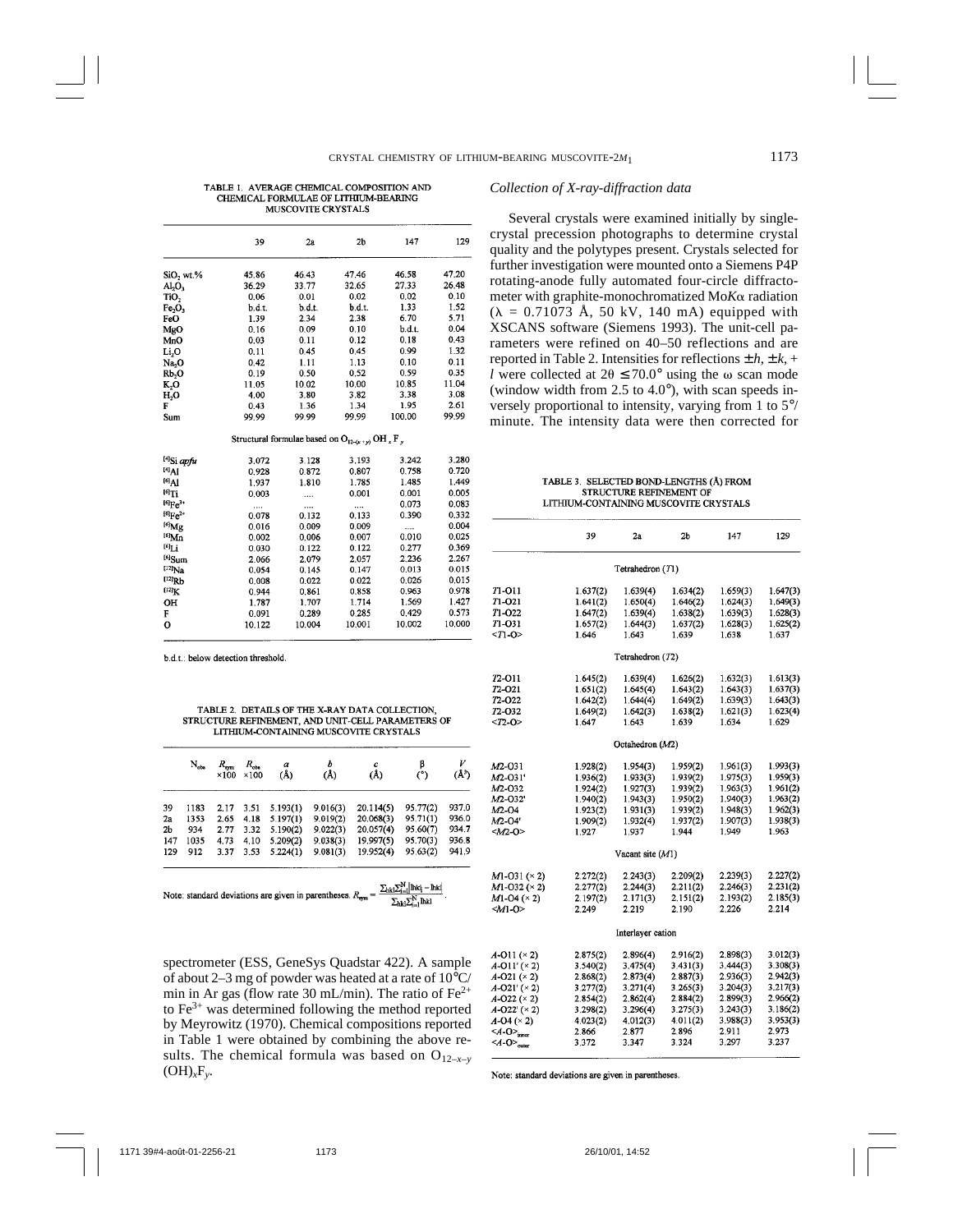Lorentz-polarization and absorption effects (North *et al*. 1968). The intensities of equivalent reflections were averaged, and the resulting discrepancy factor,  $R_{\text{sym}}$ , was calculated (Table 2). The structure refinements were performed in the space group *C*2/*c* using a modified version of ORFLS least-squares program (Busing *et al*. 1962) following the same assumptions as adopted by Brigatti *et al*. (1998) for crystals of ferroan and magnesian muscovite. Atom-position parameters from Brigatti *et al*. (1998) were used as initial values for all refinements. Appropriate fully ionized scattering factors were used for octahedral *M* and interlayer *A* cations, whereas half-ionized scattering factors were assumed for oxygen atoms and cations in tetrahedral sites. At the final stage of the refinement, a difference-Fourier electrondensity (DED) map was calculated. For all crystals, an electron-density excess in the "vacant" *M*1 site was found on the DED map. Introduction of this partial occupancy in the refinement significantly improved the agreement index  $(R<sub>obs</sub>)$ . In the final cycles, anisotropic

TABLE 4. SELECTED PARAMETERS OBTAINED FROM STRUCTURE REFINEMENT OF LITHIUM-BEARING MUSCOVITE

|                                  | 39       | 2a                                   | 2 <sub>b</sub> | 147      | 129      |  |
|----------------------------------|----------|--------------------------------------|----------------|----------|----------|--|
|                                  |          | Parameters describing the tetrahedra |                |          |          |  |
| $\alpha$ (°)                     | 11.4     | 10.6                                 | 9.7            | 8.7      | 5.9      |  |
| $\Delta z$ (Å)                   | 0.232    | 0.198                                | 0.172          | 0.179    | 0.147    |  |
| $\tau_{\text{Ti}}$ (°)           | 110.9    | 111.2                                | 111.6          | 111.6    | 111.6    |  |
| $\tau_{\text{t2}}$ (°)           | 110.9    | 111.3                                | 111.5          | 111.9    | 111.7    |  |
| TAV <sub>T1</sub> $(^{\circ 2})$ | 5.43     | 4.85                                 | 6.09           | 8.24     | 6.45     |  |
| $TAV_{T2} (°2)$                  | 5.48     | 5.68                                 | 6.26           | 9.54     | 7.57     |  |
| Volume <sub>r1</sub> $(A^3)$     | 2.28     | 2.27                                 | 2.25           | 2.25     | 2.25     |  |
| Volume <sub>r</sub> , $(A^3)$    | 2.29     | 2.27                                 | 2.25           | 2.23     | 2.21     |  |
|                                  |          | Parameters describing the octahedra  |                |          |          |  |
| $\psi_{\rm ML}$ (°)              | 62.4     | 62.1                                 | 61.8           | 61.7     | 61.5     |  |
| $\Psi_{\text{M2}}$ (°)           | 57.2     | 57.5                                 | 57.8           | 57.2     | 57.4     |  |
| $\rm OAV_{M1}$ (°2)              | 114.08   | 105.85                               | 98.52          | 96.29    | 90.82    |  |
| $\rm OAV_{M2}$ (°2)              | 62.38    | 53.68                                | 47.80          | 49.03    | 43.60    |  |
| Volume <sub>M</sub> $(A^3)$      | 14.33    | 13.83                                | 13.35          | 14.04    | 13.86    |  |
| Volume <sub>M2</sub> $(\AA^3)$   | 9.30     | 9.47                                 | 9.60           | 9.67     | 9.90     |  |
|                                  |          | Sheet thickness                      |                |          |          |  |
| Tetrahedral (Å)                  | 2.249    | 2.252                                | 2.255          | 2.241    | 2.238    |  |
| Octahedral (Å)                   | 2.087    | 2.081                                | 2.072          | 2.110    | 2.114    |  |
| Interlayer separation (Å)        | 3.422    | 3.399                                | 3.399          | 3.356    | 3.337    |  |
| Layer offset $(A)$               | $-0.006$ | $-0.005$                             | $-0.005$       | $-0.006$ | $-0.004$ |  |
| Intralayer shift $(\AA)$         | 0.378    | 0.373                                | 0.369          | 0.377    | 0.374    |  |
| Overall shift (Å)                | $-0.389$ | $-0.384$                             | $-0.377$       | $-0.381$ | $-0.375$ |  |
|                                  |          |                                      |                |          |          |  |

Note:  $\alpha$  (tetrahedral rotation angle) =  $\Sigma_{i=1}^{6} \alpha/6$  where  $\alpha = |120^{\circ} - \varphi_i|/2$  and where  $\varphi_i$ is the angle between basal edges of neighboring tetrahedra articulated in the ring.  $\Delta z = [Z_{(O_{\text{basal})\text{max}}} - Z_{(O_{\text{basal})\text{min}}]}$  [csinß].  $\tau$  (tetrahedral flattening angle) =

 $\sum_{i=1}^{3} (O_{\text{basal}} - \hat{T} - O_{\text{basal}})/3$ . TAV (tetrahedral angle variance), OAV (octahedral angle

variance) =  $\sum_{i=1}^{3} (\theta - 109.47)/5$ , where  $\theta_0$  is the ideal bond angle of 109.47° and 90° for a tetrahedron and an octahedron, respectively; n is the coordination number (Robinson et al. 1971). ψ (octahedral flattening angle) =  $cos^{-1}$  [octahedral thickness / (2 <M-O>)] (Donnay et al. 1964). For the definition of layer offset, intralayer shift, and overall shift, see Bailey  $(1984)$ .

displacement parameters for *T*, *M*2, and O and isotropic displacement parameters for *M*1 were refined. The final refinement yielded the  $R_{obs}$  values reported in Table 2. *M*1 site position was constrained to be isotropic. A final calculated DED map does not reveal a significant excess in electron density above background. In Table 3, we report relevant cation–anion bond lengths, whereas in Table 4, we list selected geometrical parameters obtained from structure refinements. Site populations at *M*1 and *M*2 (Table 5) were determined from the refined structural parameters and from the results of electronmicroprobe analyses. Chemical and structural data were treated by a minimization procedure, based on the function labeled "FMINS" in the MATLAB program library (Moler 1992). Details are presented in Brigatti *et al*. (2000). Atom coordinates and equivalent isotropic and anisotropic displacement factors are reported in Table 6, whereas the observed and calculated structure-factors are available from the Depository of Unpublished Data, CISTI, National Research Council, Ottawa, Ontario K1A 0S2, Canada.

## RESULTS AND DISCUSSION

#### *Exchange mechanisms*

The average composition of the five samples of lithium-bearing muscovite (Table 1) is presented in Figures 1 and 2. In trioctahedral micas of the siderophyllite– polylithionite series, the  $Al^{3+}$  content in the octahedral sites remains rather constant from siderophyllite to polylithionite, according to the exchange vector <sup>[6]</sup>Li<sup>+</sup>  $^{[6]}Fe^{2+}$ <sub>-1</sub>  $^{[4]}Si^{4+}$ <sub>1</sub>  $^{[4]}Al^{3+}$ <sub>-1</sub>. In dioctahedral Li-bearing micas, the decrease of  $^{[6]}$ Al<sup>3+</sup> produces a simultaneous

TABLE 5. REFINED AND CALCULATED SITE-OCCUPANCY (epfu) FOR CRYSTALS OF LITHIUM-BEARING MUSCOVITE

|                                       | 39    | 2a                     | 2 <sub>b</sub> | 147   | 129   |
|---------------------------------------|-------|------------------------|----------------|-------|-------|
|                                       |       | M1 site                |                |       |       |
| Fe                                    | 0.01  | 0.05                   | 0.01           | 0.19  | 0.22  |
| Li                                    | 0.03  | 0.02                   | 0.01           | 0.03  | 0.02  |
| Mg                                    | 0.02  | 0.01                   | 0.01           |       | 0.01  |
| vacancy                               | 0.94  | 0.92                   | 0.96           | 0.79  | 0.76  |
| $M1_{XREF}$                           | 0.37  | 1.56                   | 0.44           | 4.88  | 5.86  |
|                                       |       | $M2$ site $(\times 2)$ |                |       |       |
| Fe                                    | 0.07  | 0.09                   | 0.13           | 0.27  | 0.21  |
| $\mathbf{A} \mathbf{l}$               | 1.94  | 1.81                   | 1.77           | 1.48  | 1.44  |
| Li                                    |       | 0.11                   | 0.12           | 0.25  | 0.35  |
| $M2_{XRET}$                           | 27.20 | 26.00                  | 26.20          | 26.84 | 25.26 |
| $\Sigma e^-$ (M1 + 2'M2)XREF          | 27.57 | 27.56                  | 26.64          | 31.72 | 31.12 |
| $\Sigma e^-$ <sub>(M1</sub> + M2)EPMA | 27.61 | 27.59                  | 27.33          | 32.45 | 31.51 |
|                                       |       | Interlayer site        |                |       |       |
| $A_{\rm XREF}$                        | 18.64 | 19.02                  | 18.85          | 19.55 | 18.64 |
| $A_{\mathrm{EPMA}}$                   | 18.83 | 18.78                  | 18.71          | 19.43 | 18.78 |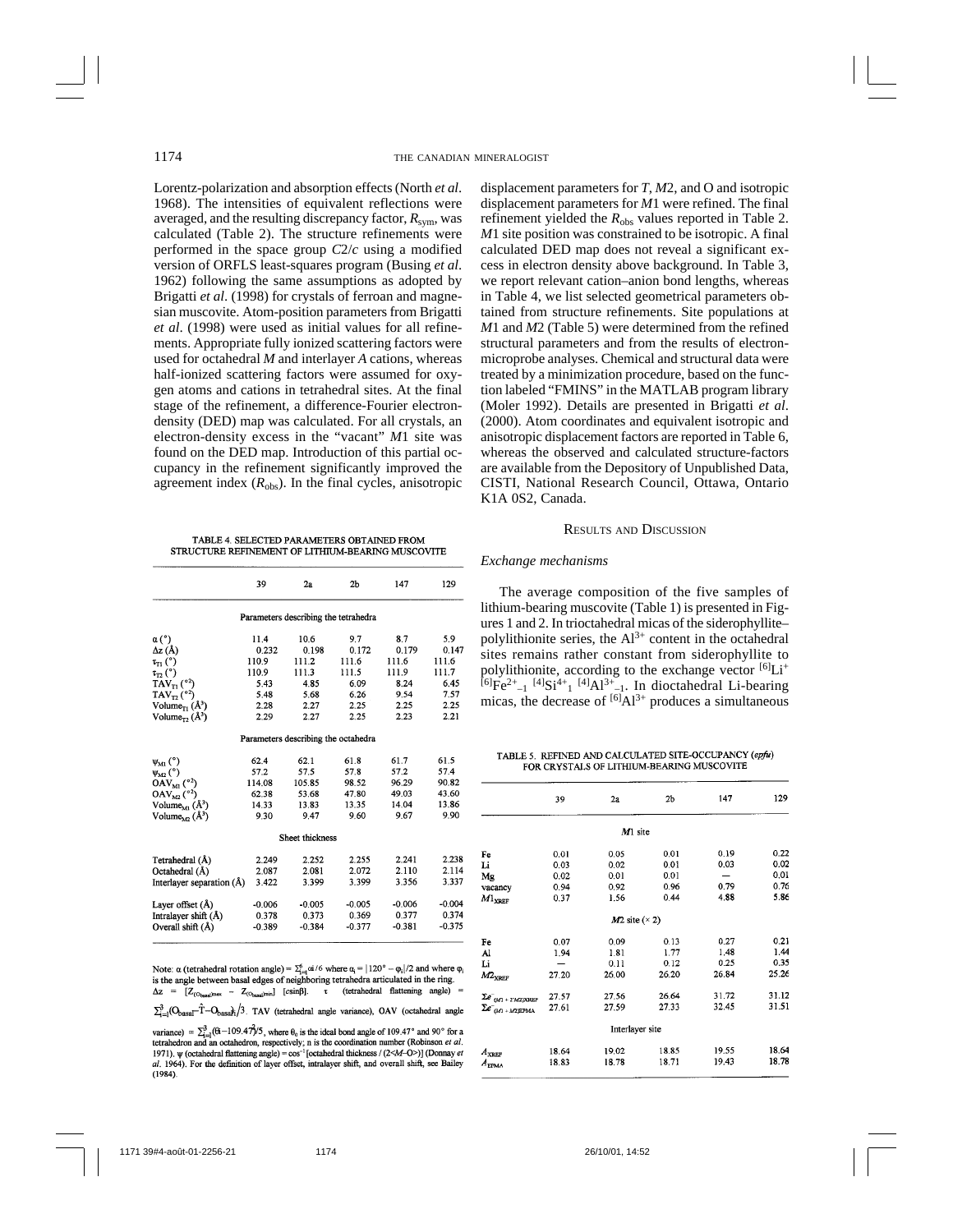# TABLE 6. ATOM COORDINATES AND EQUIVALENT ISOTROPIC AND ANISOTROPIC DISPLACEMENT FACTORS  $(\AA^2)$  FOR THE CRYSTALS OF LITHIUM-BEARING MUSCOVITE

|                    | xla                    | ylb                    | zlc                    | $\mathbf{B}_{\mathrm{eq}}$ | $\beta_{11}$ *           | $b_{22}$ *             | $\beta_{33}$ *        | $\beta_{12}$ *                    | $\beta_{13}$ *         | $\beta_{23}$ *                         |
|--------------------|------------------------|------------------------|------------------------|----------------------------|--------------------------|------------------------|-----------------------|-----------------------------------|------------------------|----------------------------------------|
|                    |                        |                        |                        |                            | Sample 39                |                        |                       |                                   |                        |                                        |
| 011                | 0.7513(4)              | 0.3093(2)              | 0.1570(1)              | 1.48(4)                    | 0.0137(7)                | 0.0051(2)              |                       | $0,0008(1) -0.0021(3) -0.0001(1)$ |                        | 0.0006(1)                              |
| O21                | 0.2496(4)              | 0.3699(2)              | 0.1686(1)              | 1.35(4)                    | 0.0123(7)                | 0.0048(2)              | 0.0007(1)             | 0.0016(3)                         | 0.0002(1)              | $-0.0001(1)$                           |
| O22                | 0.4175(4)              | 0.0933(2)              | 0.1679(1)              | 1.33(4)                    | 0.0189(7)                | 0.0027(2)              | 0.0007(1)             | 0.0006(3)                         | 0.0004(1)              | 0.0001(1)                              |
| O31                | 0.3840(3)              | 0.2497(2)              | 0.0531(1)              | 1.10(4)                    | 0.0108(6)                | 0.0039(2)              | 0.0006(1)             | $-0.0002(3)$                      | 0.0002(1)              | 0.0001(1)                              |
| O32                | 0.9622(3)              | 0.4439(2)              | 0.0534(1)              | 1.10(4)                    | 0.0081(6)                | 0.0052(2)              | 0.0005(1)             | 0.0008(3)                         | 0.0001(1)              | 0.0001(1)                              |
| О4                 | 0.9558(3)              | 0.0614(2)              | 0.0499(1)              | 0.94(3)                    | 0.0105(6)                | 0.0016(2)              | 0.0008(1)             | 0.0006(3)                         | 0.0006(1)              | $-0.0001(1)$                           |
| A                  | 0                      | 0.0994(1)              | 0.25                   | 1.91(2)                    | 0.0195(3)                | 0.0060(1)              | 0.0011(1)             | 0                                 | 0.0004(1)              | 0                                      |
| Tl                 | 0.4518(1)              | 0.2589(1)              | 0.13530(3)             | 0.80(1)                    | 0.0075(2)                | 0.0024(1)              | 0.0005(1)             | 0.0001(1)                         | 0.0001(1)              | 0.0001(1)                              |
| T2                 | 0.9651(1)              | 0.4300(1)              | 0.13519(3)             | 0.74(1)                    | 0.0074(2)                | 0.0020(1)<br>0.0026(1) |                       | $0.0005(1) -0.0001(1)$            | 0.0002(1)              | 0.0001(1)                              |
| M2<br>M1           | 0.2506(1)<br>0.75      | 0.0834(1)<br>0.25      | 0.00004(4)<br>0        | 0.84(1)<br>2.42(4)         | 0.0077(2)                |                        |                       | $0.0005(1) -0.0005(1)$            | 0.0002(1)              | 0.0001(1)                              |
|                    |                        |                        |                        |                            | Sample 2a                |                        |                       |                                   |                        |                                        |
| O11                | 0.7481(7)              | 0.3125(4)              | 0.1586(2)              | 1.40(7)                    | 0.0102(1)                | 0.0055(4)              |                       | $0.0009(7) -0.0018(6)$            | 0.0010(2)              | 0.0007(1)                              |
| O <sub>21</sub>    | 0.2467(7)              | 0.3676(4)              | 0.1685(2)              | 1.44(7)                    | 0.0147(1)                | 0.0052(4)              | 0.0007(7)             | 0.0040(6)                         | 0.0005(2)              | $-0.0002(1)$                           |
| O22                | 0.4188(7)              | 0.0925(4)              | 0.1676(2)              | 1.41(7)                    | 0.0203(1)                | 0.0030(3)              | 0.0007(1)             | 0.0001(6)                         | 0.0012(2)              | 0,0000(1)                              |
| O31                | 0.3905(6)              | 0.2522(4)              | 0.0532(1)              | 0.98(6)                    | 0.0124(1)                | 0.0031(3)              | 0.0004(6)             | 0.0002(5)                         | 0.0007(2)              | 0.0000(1)                              |
| O32                | 0.9580(6)              | 0.4405(4)              | 0.0533(1)              | 0.92(6)                    | 0.0073(1)                | 0.0041(4)              |                       | $0.0005(6) -0.0001(5)$            | 0.0011(2)              | 0.0002(2)                              |
| 04                 | 0.9548(7)              | 0.0647(4)              | 0.0498(2)              | 1.10(7)                    | 0.0152(1)                | 0.0032(3)              |                       | $0.0004(6) -0.0005(5)$            |                        | $0.0011(2) -0.0001(1)$                 |
| A                  | 0                      | 0.0969(2)              | 0.25                   | 1.76(3)                    | 0.0180(5)                | 0.0054(2)              | 0.0010(1)             | 0                                 | 0.0007(1)              | 0                                      |
| $\scriptstyle r_1$ | 0.4524(2)              | 0.2573(1)              | 0.1352(1)              | 0.65(2)                    | 0.0074(3)                | 0.0019(1)              |                       | $0.0004(1) -0.0005(2)$            | 0.0005(1)              | 0.0000(1)                              |
| 72                 | 0.9645(2)              | 0.4285(1)              | 0.1351(1)              | 0.53(2)                    | 0.0060(3)                | 0.0012(1)              |                       | $0.0004(1) - 0.0001(2)$           | 0.0008(1)              | 0.0001(1)                              |
| M2                 | 0.2526(3)              | 0.0834(1)              | 0.00004(6)             | 0.62(2)                    | 0.0069(4)                | 0.0018(1)              |                       | $0.0004(1) -0.0015(2)$            | 0.0007(1)              | 0.0001(1)                              |
| M                  | 0.75                   | 0.25                   | 0                      | 2.87(7)                    |                          |                        |                       |                                   |                        |                                        |
|                    |                        |                        |                        |                            | Sample 2b                |                        |                       |                                   |                        |                                        |
| 011                | 0.7459(4)              | 0.3155(3)              | 0.1594(1)              | 1.34(5)                    | 0.0095(7)                | 0.0052(3)              |                       | $0.0008(1) -0.0014(4)$            | $-0.0001(2)$           | 0.0007(1)                              |
| 021                | 0.2459(4)              | 0.3655(3)              | 0.1680(1)              | 1.33(5)                    | 0.0107(8)                | 0.0052(3)              | 0.0007(1)             | 0.0028(4)                         | 0.0005(2)              | 0.0001(1)                              |
| O22                | 0.4241(4)              | 0.0922(3)              | 0.1672(1)              | 1.33(4)                    | 0.0196(8)                | 0.0026(2)              |                       | $0.0007(1)$ -0.0003(4)            | 0.0006(2)              | 0.0001(1)                              |
| 031                | 0.3966(4)              | 0.2521(2)              | 0.0531(1)              | 0.95(4)                    | 0.0133(7)                | 0.0026(2)              |                       | $0.0004(1) -0.0007(4)$            | 0.0001(1)              | $-0.0001(1)$                           |
| O32                | 0.9540(4)              | 0.4373(2)              | 0.0530(1)              | 0.96(4)                    | 0.0083(7)                | 0.0039(3)<br>0.0037(3) | 0.0004(1)<br>0.003(1) | 0.0003(3)<br>0.0015(4)            | 0.0003(1)              | $-0.0001(1)$<br>$0.0006(1) -0.0004(1)$ |
| 04<br>A            | 0.9518(4)<br>0         | 0.0665(2)              | 0.0496(1)<br>0.25      | 1.03(4)<br>1.63(2)         | 0.0129(7)<br>0.0155(3)   | 0.0052(1)              | 0.0010(1)             | 0                                 | 0.0004(1)              | 0                                      |
| 71                 | 0.4541(1)              | 0.0957(1)<br>0.2571(1) | 0.13474(4)             | 0.51(1)                    | 0.0048(2)                | 0.0013(1)              | 0.0004(1)             | $-0.0003(1)$                      | 0.0001(1)              | 0.0001(1)                              |
| T <sub>2</sub>     | 0.9640(1)              | 0.4268(1)              | 0.13478(4)             | 0.47(1)                    | 0.0037(2)                | 0.0015(1)              | 0.0004(1)             | $-0.0001(1)$                      | 0.0003(1)              | 0.0002(1)                              |
| М2                 | 0.2527(2)              | 0.0840(1)              | $-0.00004(4)$          | 0.56(2)                    | 0.0047(2)                | 0.0016(1)              | 0.0004(1)             | 0.0001(1)                         | 0.0003(1)              | $-0.0001(1)$                           |
| M.                 | 0.75                   | 0.25                   | 0                      | 2.74(5)                    |                          |                        |                       |                                   |                        |                                        |
|                    |                        |                        |                        |                            | Sample 147               |                        |                       |                                   |                        |                                        |
| 011                | 0.7496(5)              | 0.3173(3)              | 0.1598(1)              | 2.15(6)                    | $0.0162(10)$ $0.0070(3)$ |                        |                       | $0.0016(1) -0.0005(5)$            | 0.0006(2)              | 0.0005(1)                              |
| 021                | 0.2415(5)              | 0.3611(3)              | 0.1688(1)              | 2.00(6)                    | $0.0224(11)$ $0.0040(3)$ |                        | 0.0015(1)             | 0.0022(4)                         | 0.0015(2)              | 0.0001(1)                              |
| O22                | 0.4299(5)              | 0.0941(3)              | 0.1684(1)              | 1.93(6)                    | 0.0189(9)                | 0.0049(3)              | $0.0014(1) -0.001(4)$ |                                   | 0.0014(2)              | 0.0001(1)                              |
| O31                | 0.3943(5)              | 0.2496(3)              | 0.05431(1)             | 1.96(6)                    | 0.0148(9)                | 0.0075(3)              |                       | $0.0012(1) - 0.0017(5)$           | 0.0010(2)              | 0.0008(1)                              |
| O32                | 0.9620(4)              | 0.4378(3)              | 0.0544(1)              | 1.62(5)                    | 0.0068(7)                | 0.0060(3)              | 0.0014(1)             | 0.0009(4)<br>0.0019(4)            | $-0.0001(2)$           | 0.0005(1)                              |
| 04                 | 0.9524(5)              | 0.0618(2)              | 0.0504(1)              | 1.75(6)<br>2.59(3)         | $0.0234(10)$ $0.0020(2)$ | 0.0063(1)              | 0.0013(1)             | 0                                 | 0.0009(2)<br>0.0009(1) | 0.0001(1)<br>0                         |
| A<br>71            | 0                      | 0.0984(1)              | 0.25                   | 1.34(2)                    | 0.0218(4)<br>0.0102(3)   | 0.0038(1)              | 0.0022(1)             | $0.0011(1) -0.0003(2)$            | 0.0007(1)              | 0.0001(1)                              |
| 72                 | 0.4526(2)<br>0.9663(2) | 0.2593(1)<br>0.4303(1) | 0.1357(1)<br>0.1355(1) | 1.05(2)                    | 0.0085(3)                | 0.0014(1)              |                       | $0.0011(1) - 0.0003(1)$           | 0.0004(1)              | 0.0002(1)                              |
| M2                 | 0.2518(2)              | 0.0825(1)              | 0.00008(5)             | 1.41(2)                    | 0.0120(3)                | 0.0037(1)              | 0.0011(1)             | 0.0002(1)                         | 0.0005(1)              | 0.0002(1)                              |
| М1                 | 0.75                   | 0.25                   | 0                      | 1.99(5)                    |                          |                        |                       |                                   |                        |                                        |
|                    |                        |                        |                        |                            | Sample 129               |                        |                       |                                   |                        |                                        |
|                    |                        |                        | 0.1611(1)              |                            | 0.0151(9)                |                        |                       | $0.0015(1) -0.0026(4)$            |                        |                                        |
| 011<br>O21         | 0.7377(5)<br>0.2368(5) | 0.3292(3)<br>0.3598(3) | 0.1685(1)              | 2.06(6)<br>1.89(6)         | 0.0161(9)                | 0.0067(3)<br>0.0040(3) | 0.0017(1)             | 0.0041(4)                         | 0.0002(2)<br>0.0004(2) | 0.0005(1)<br>$-0.0006(1)$              |
| O22                | 0.4446(4)              | 0.0945(3)              | 0.1683(1)              | 1.79(5)                    | 0.0173(8)                | 0.0036(2)              | 0.0015(1)             | 0.0004(4)                         | 0.0007(2)              | 0.0002(1)                              |
| O31                | 0.3969(5)              | 0.2527(3)              | 0.0541(1)              | 1.80(5)                    | 0.0154(8)                | 0.0070(3)              |                       | $0.0009(1) -0.0010(5)$            | 0.0005(2)              | 0.0007(1)                              |
| 032                | 0.9567(4)              | 0.4368(3)              | 0.0541(1)              | 1.64(5)                    | 0.0125(8)                | 0.0049(3)              |                       | $0.0012(1) -0.0011(4)$            | 0.0004(2)              | 0.0009(1)                              |
| O4                 | 0.9513(5)              | 0.0650(3)              | 0.0515(1)              | 2.64(6)                    | $0.0327(11)$ 0.0079(3)   |                        |                       | $0.0012(1) -0.0012(5)$            | $0.0010(2) -0.0001(1)$ |                                        |
| A                  | 0                      | 0.0950(1)              | 0.25                   | 2.49(3)                    | 0.0207(4)                | 0.0069(1)              | 0.0019(1)             | 0                                 | 0.0005(1)              | 0                                      |
| Tl                 | 0.4546(2)              | 0.2584(1)              | 0.13563(4)             | 1.16(2)                    | 0.0094(3)                | 0.0030(1)              | 0.0009(1)             | 0.0003(2)                         | 0.0003(1)              | 0.0001(1)                              |
| 72                 | 0.9640(2)              | 0.4293(1)              | $0.13553(4)$ 1.08(2)   |                            | 0.0104(3)                | 0.0014(1)              |                       | $0.0011(1) -0.0002(1)$            | 0.0005(1)              | 0.0001(1)                              |
| М2                 | 0.2510(2)              | 0.0826(1)              | $0.00003(4)$ 1.15(1)   |                            | 0.0097(2)                | 0.0030(1)              | 0.0009(1)             | 0.0003(1)                         | 0.0004(1)              | 0.0002(1)                              |
| M1                 | 0.75                   | 0.25                   | 0                      | 2.04(5)                    |                          |                        |                       |                                   |                        |                                        |

Notes: \* exp[- $(h^2\beta_{11} + ... + 2hk\beta_{12} + ...)$ ]; standard deviations are given in parentheses. For the M1 site, B<sub>eq</sub> refers to the isotropic displacement parameter. O: anionic sites; T: tetrahedral site; M: octahedral sites; A: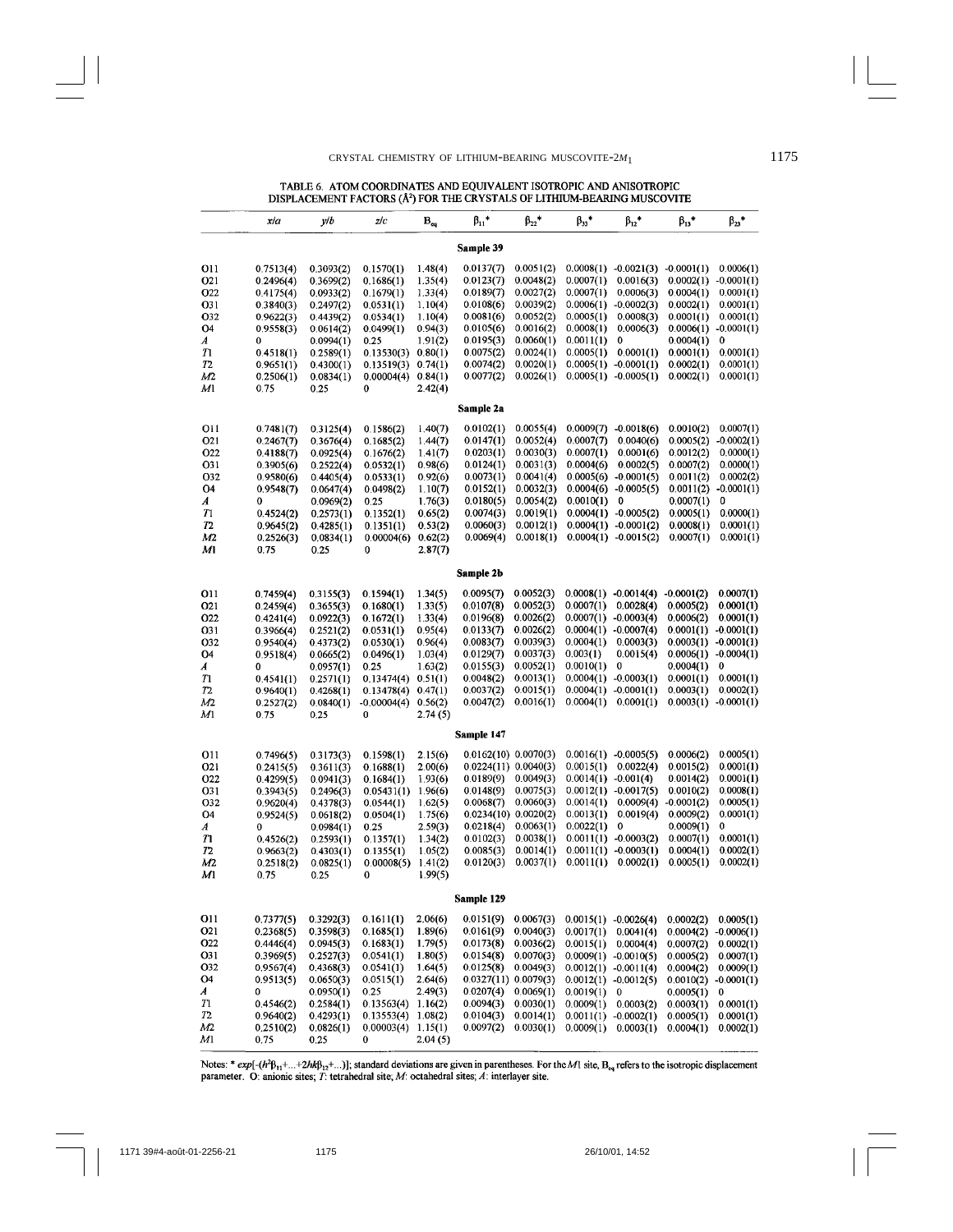

FIG. 1. A  $^{[6]}Al^{3+} - ^{[6]}Li^{+} - ^{[6]}Fe^{2+}$  diagram (after Rieder *et al.*) 1996) illustrating the range in proportion of occupancy of the octahedral sites of Li-bearing muscovite crystals. Filled circles: Li-bearing muscovite crystals from this study. Open symbols represent samples previously described: circles: muscovite (Güven 1971, Guggenheim *et al*. 1987); triangles: trioctahedral Li-bearing micas (Takeda & Burnham 1969, Takeda *et al*. 1971, Sartori 1976, Guggenheim & Bailey 1977, Guggenheim 1981, Backhaus 1983, Hawthorne *et al*. 1999, Brigatti *et al*. 2000). Crosses: end-member compositions.

increase of both  $^{[6]}Li^+$  and  $^{[6]}Fe^{2+}$  content (Fig. 1). Thus, the following exchange-mechanisms may be assumed: (1)  ${}^{[6]}L_1{}^{+}{[6]}Fe^{2+}{[6]}Al^{3+}{}_{-1}{}^{[6]}L_{-1}$ , which implies a reduc-<br>tion in the dioctahedral character, (2)  ${}^{[6]}L_1{}^{+}{[6]}Al^{3+}{}_{-1}$  $t^{[4]}Si^{4+}_2$   $^{[4]}Al^{3+}_{-2}$ ,  $^{[6]}Fe^{2+}$   $^{[6]}Al^{3+}_{-1}$   $^{[4]}Si^{4+}$   $^{[4]}Al^{3+}_{-1}$  and  $^{[6]}Fe^{2+}[6]$ <sub>-1</sub> $^{[4]}Al_2$ <sup>[4]</sup>Si<sub>-2</sub>, which also involve charge balance between tetrahedral and octahedral sites, and (3) the homovalent  $^{[12]}Li^{+}[^{12]}K^{+}_{-1}$  exchange. Figure 2 shows the relationships between Si content and the variation in octahedral charge with respect to ideal muscovite. The relationship further confirms that the cations in the octahedra do not fully balance the octahedral substitution, and thus exchange involving the tetrahedra may need to be considered.

As shown for trioctahedral micas (*e.g.*, Kile & Foord 1998, Brigatti *et al*. 2000), the increase in Li+ is associated with an increase in F–. In particular, the proportion in F<sup>-</sup> is linearly correlated with Li<sup>+</sup> regardless of the mechanism of incorporation.

S. Guggenheim (pers. commun.) noticed that the rose color displayed by Li-rich muscovite must be related to Mn content, which is a chromophore, and not to Li, which is not a chromophore element. If the polytype is  $2M<sub>1</sub>$ , the mineral is expected to be a "rose muscovite" (another name for Li-bearing muscovite), and if it is either the  $1M$ ,  $2M_2$  or 3*T* polytype, the mineral is expected to be lepidolite. Guggenheim, therefore, sug-



FIG. 2. Variation of <sup>[4]</sup>Si content with  $\Delta q$  (*i.e.*, the charge variation in the octahedral site with respect to ideal muscovite). Filled circles: Li-bearing muscovite crystals from this study. Open circles represent muscovite crystals from Güven (1971) and Guggenheim *et al.*. (1987).

gested that as the Li content is difficult to ascertain, color and polytype appear to be a simple approach to identify the mineral. Data reported in Table 1 and the pink color of the crystals seem to support the above inference.

## *Crystal-chemical relationships*

In the dioctahedral micas examined here, the exchange mechanisms affecting Li incorporation are only approximately similar to those in trioctahedral Li-rich micas and in ferroan and magnesian muscovite. Therefore, the crystal-chemical relationships of Li-containing muscovite are discussed and compared only to the two end-member muscovite crystals reported previously [*i.e.*, the muscovite of Güven (1971) and muscovite from Panasqeira, Portugal of Guggenheim *et al*. (1987)].

The DED maps for all crystals studied indicate a small excess of electron density at the *M*1 position, and thus a partial occupancy of the site. The mean electron count for *M*1 increases from 0.37 to 5.86 *e*– as the substitution of  $^{[6]}Fe^{2+}$  and  $^{[6]}Li^{+}$  for  $^{[6]}Al^{3+}$  increases. The mean electron count for each *M*2 site is invariably near 13 *e*– . As the extent of substitutions increase in muscovite, the size of the *M*2 site increases and that of *M*1 decreases. Thus, the difference in volume and in distortion between *M*1 and *M*2 also decreases (Fig. 3). As noted previously (McCauley *et al*. 1973, Lin & Guggenheim 1983), the distortion of an octahedron that shares edges with adjacent octahedra to form a sheet is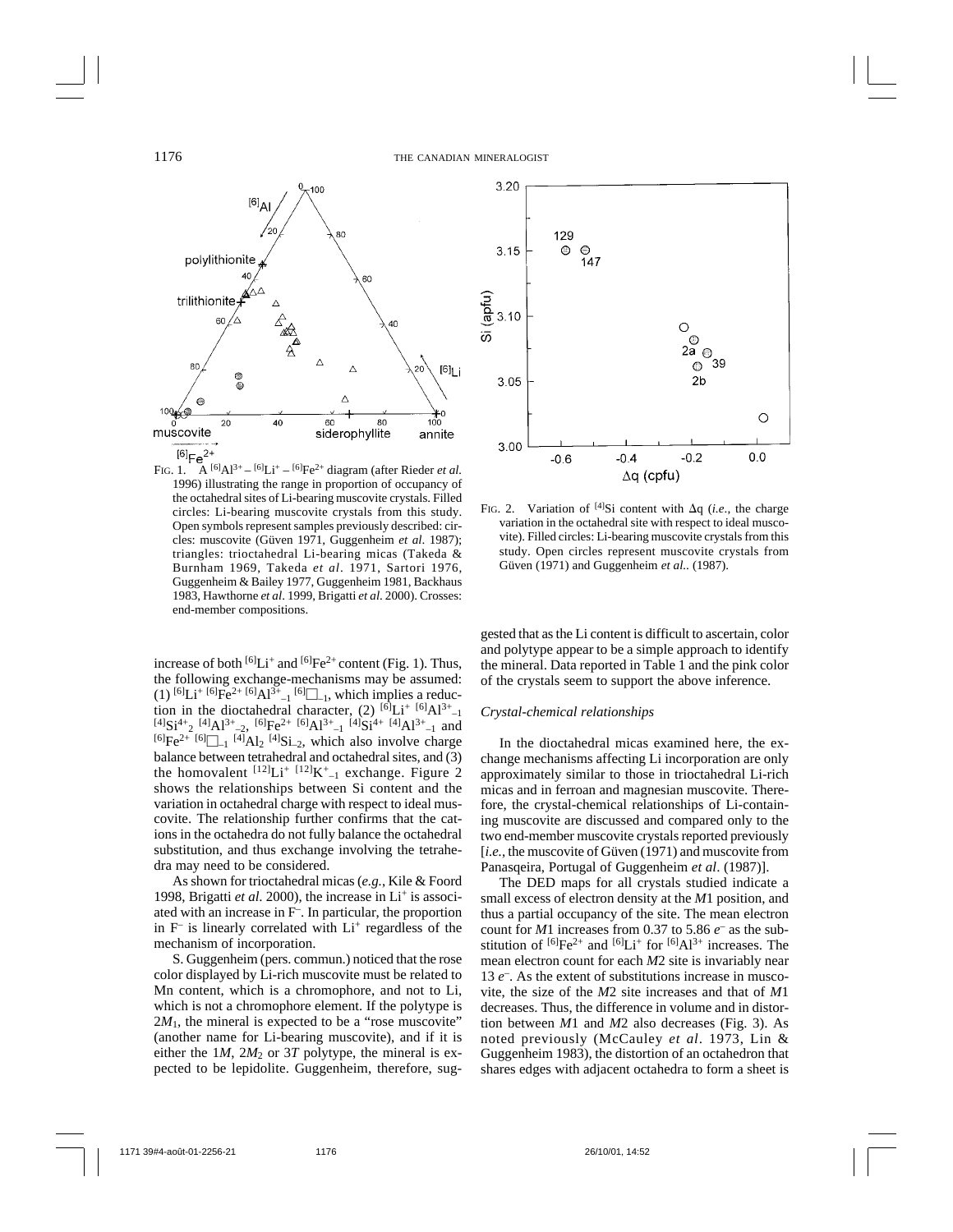

FIG. 3. Compositional dependence of (a) mean  $(M2 - O)$  distance with  $[6]Li^+$  /  $[6]Li^+$  + Al<sup>3+</sup>) and (b) of M1 site flattening  $(\psi_{M1})$  with<sup>[6]</sup>Li<sup>+</sup> / <sup>[6]</sup>(Li<sup>+</sup> + Al<sup>3+</sup>). Symbols and samples as in Figure 2. Error bars represent the estimated standard deviation.

not a simple function of the size of the cation residing in the octahedron. In fact, in dioctahedral micas, a significant distortion of the vacant site is required to share edges with smaller adjacent octahedra containing cations of high field-strength. Thus, a decrease in the field strength of cations in *M*2, produced by the substitution of  $Li^+$  and Fe<sup>2+</sup> for Al<sup>3+</sup>, together with an increase in the field strength of cations at *M*1 owing to partial *M*1 occupancy, further reduce the differences in the two octahedral sites. The smaller differences between the size and distortion of *M*1 and *M*2 have the effect of reducing the corrugation of the surface formed by basal oxygen atoms. Also, the misfit between sheets of tetrahedra and octahedra is reduced, as indicated by the smaller rotation angle of tetrahedra found in the more extensively substituted muscovite crystals from the Pikes Peak batholith (samples 129 and 147) (Fig. 4).

In Li-bearing muscovite, the interlayer separation decreases significantly with increasing incorporation of Li (Fig. 5). This feature may be related to a  $[12]$ Li<sup>+</sup>



FIG. 4. Compositional dependence of the distortion with  $[6]$ Li<sup>+</sup>  $/$  [6](Li<sup>+</sup> + Al<sup>3+</sup>). (a) Distortion of the ring of tetrahedra,  $\alpha$ , and (b) corrugation of basal plane of oxygen atoms,  $\Delta z$ . Symbols and samples as in Figure 2. Error bars represent the estimated standard deviation.

 $^{[12]}$  K<sup>+</sup><sub>-1</sub> exchange mechanism. However, the variation in interlayer separation, without assuming the homovalent  $^{[12]}Li^+$  for  $^{[12]}K^+$  for substitution, may be affected by several factors: (1) the F– content appears to be directly related to  $Li^+$  substitution, thus the  $F^-$  for OH<sup>-</sup> substitution at the O4 position precludes electrostatic repulsion between  $H^+$  and the interlayer cation; (2) a large effect on interlayer separation appears to result from the distortion of the ring of tetrahedra from hexagonal to ditrigonal symmetry (Figs. 4a, 5a). A decrease of  $\alpha$  results in greater repulsion between the oxygen atoms from two adjacent layers. This effect produces an increase in interlayer separation. In contrast, however, an increase of the size of the interlayer cavity allows the interlayer cation to become embedded more deeply in the ring, thus reducing the interlayer separation. (3) The diminished mismatch between *M*1 and *M*2 produces a shift in the O4 position along [100] toward the interlayer cation. This mechanism accounts for a reduced interlayer separation only if there is F substitution for OH.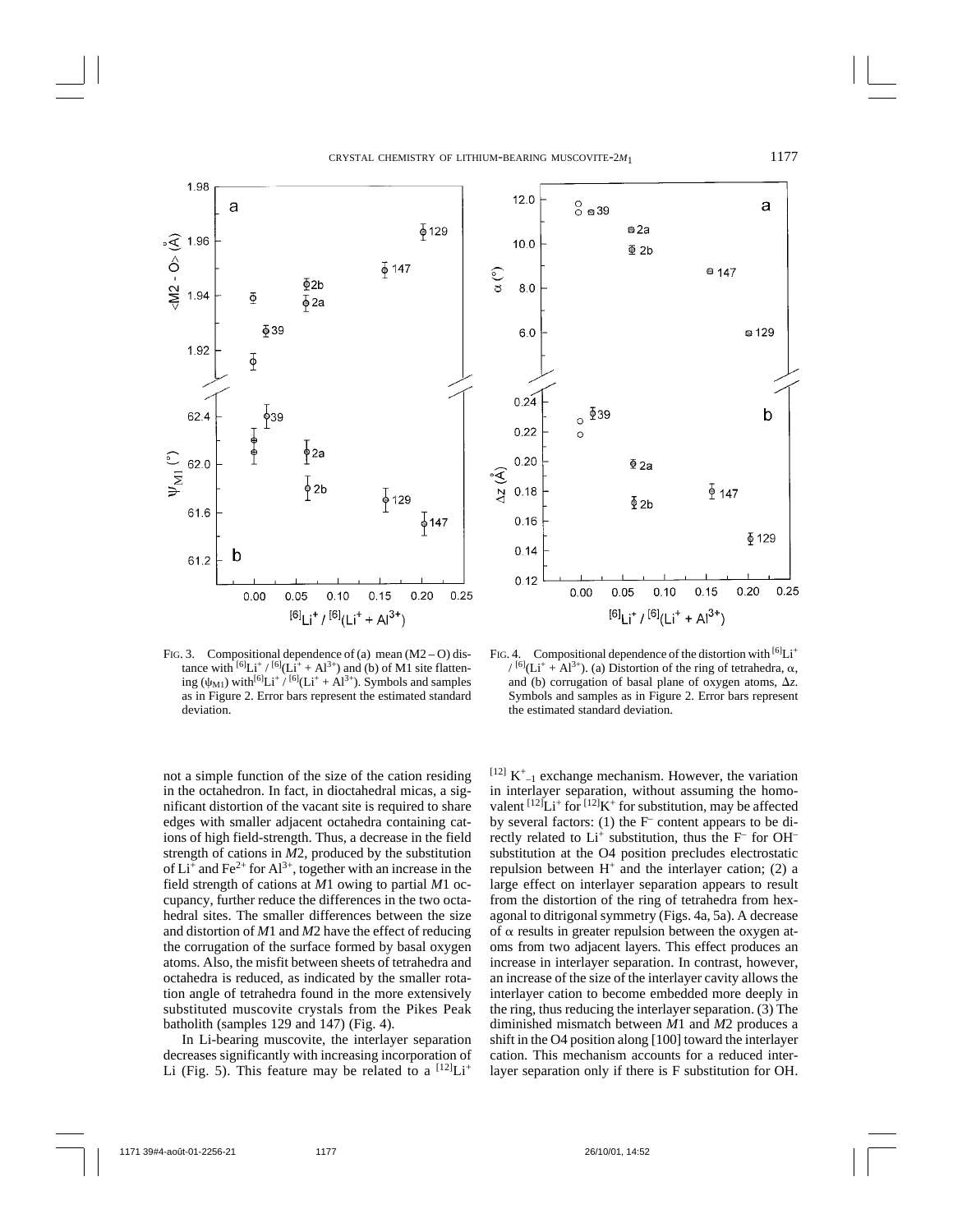The reduced distance between F– and the interlayer cations allows a greater electrostatic attraction.

There are no significant differences in size ( $> 3\sigma$ ) between *T*1 and *T*2 tetrahedra, and thus they are equivalent with respect to Al and Si occupancy. The surface formed by the basal atoms of oxygen is less corrugated as the substitution affecting octahedral sites proceeds. Thus, the tetrahedral cation increases its distance away from the basal plane of oxygen atoms toward the O3 tetrahedral apex, concomitant with an increase in Li+ (and  $Fe^{2+}$ ) for  $Al^{3+}$  substitution in the octahedra (Fig. 5b). The displacement of the tetrahedrally coordinated cation seems to be controlled by a substitution involving the *M*2 site and by an increase in tetrahedral charge. Thus, in addition to the exchange mechanism  $[6]A1^{3+}$ <sub>-1</sub>  $[6]$ <sub>-1</sub>  $[6]Li^{+}$   $[6]Fe^{2+}$ , our study indicates that exchange mechanisms like  $^{[6]} \text{Al}^{3+}$ <sub>1</sub>  $^{[6]} \text{Li}^{+} {^{[4]} \text{Al}^{3+}$ <sub>-2</sub>  $^{[4]} \text{Si}^{4+}$ <sub>2</sub> and  $^{[6]} \text{Al}^{3+}$ <sub>-1</sub>  $^{[6]} (\text{Fe}, \text{Mn}, \text{Mg})^{2+}$   $^{[4]} \text{Al}^{3+}$ <sub>-1</sub>  $^{[4]} \text{Si}^{4+}$ cannot be excluded.

#### **ACKNOWLEDGEMENTS**

We thank A.E. Blum, J. Flager, and P. Modreski for comments on an early version of this manuscript; S.



FIG. 5. Relationships between (a) interlayer separation and  $[6]Li^+$  /  $[6]Li^+ + Al^{3+}$ ); (b) shift of the tetrahedrally coordinated cation from the tetrahedron's center of symmetry toward the O3 apex (T<sub>displ</sub>) *versus*<sup>[6]</sup>Li<sup>+</sup>/<sup>[6]</sup>(Li<sup>+</sup> + Al<sup>3+</sup>). Symbols and samples as in Figure 2.

Guggenheim, R.F. Martin and an anonymous referee provided comments on the final version. The authors are most grateful for samples provided by F. Noronha and E. Roda. This work was supported by Ministero dell'Università e della Ricerca Scientifica of Italy (Project: "Layer silicates: Crystal chemical, structural and petrological aspects") and by Consiglio Nazionale delle Ricerche (CNR) of Italy. Centro Interdipartimentale Grandi Strumenti (CIGS) of the University of Modena e Reggio Emilia is acknowledged for the use of the single-crystal diffractometer. The CNR of Italy is also acknowledged for maintaining the electron microprobe at the Department of Earth Sciences of University of Modena e Reggio Emilia. The use of trade and product names in this paper is for identification purposes only and does not constitute endorsement by the U.S. Geological Survey.

#### **REFERENCES**

- BACKHAUS, K.O. (1983): Structure refinement of a lepidolite-1*M*. *Crystallogr. Res. Tech.* **18**, 1253-1260.
- BAILEY, S.W. (1984): Crystal chemistry of the true micas. *In* Micas (S.W. Bailey, ed.). *Rev. Mineral*. **13**, 13-60.
- BRIGATTI, M.F., FRIGIERI, P. & POPPI, L. (1998): Crystal chemistry of Mg-, Fe-bearing muscovites-2*M*1. *Am. Mineral.* **83**, 775-785.
- \_\_\_\_\_\_\_\_, LUGLI, C., POPPI, L., FOORD, E.E. & KILE, D.E. (2000): Crystal chemical variations in Li- and Fe-rich micas from the Pikes Peak batholith (central Colorado). *Am. Mineral.* **85**, 1275-1286.
- BUSING, W.R., MARTIN, K.O. & LEVY, H.S. (1962): ORFLS, a Fortran Crystallographic Least-Square Program. *U.S. Nat. Tech. Inform. Serv.* **ORNL-TM-305**.
- ČERNÝ, P. & BURT, D.M. (1984): Paragenesis, crystallochemical characteristics, and geochemical evolution of micas in granite pegmatites. *In* Micas (S.W. Bailey, ed.). *Rev. Mineral*. **13**, 257-297.
- CHAROY, B. & NORONHA, F. (1996): Multistage growth of a rare-element, volatile-rich microgranite at Argemela (Portugal). *J. Petrol.* **37**, 73-94.
- DESBOROUGH, G.A., LUDINGTON, S.D. & SHARP, W.N. (1980): Redskin granite: rare-metal-rich Precambrian pluton. Colorado, USA. *Mineral. Mag*. **43**, 959-966.
- DONNAY, G., MORIMOTO, N., TAKEDA, H. & DONNAY, J.D.H. (1964): Trioctahedral one-layer micas. I. Crystal structure of a synthetic iron mica. *Acta Crystallogr*. **17**, 1369-1373.
- DONOVAN, J.J. (1995): *PROBE: PC-Based Data Acquisition and Processing for Electron Microprobes.* Advanced Microbeam, 4217 King Graves Rd., Vienna, Ohio 44473, U.S.A.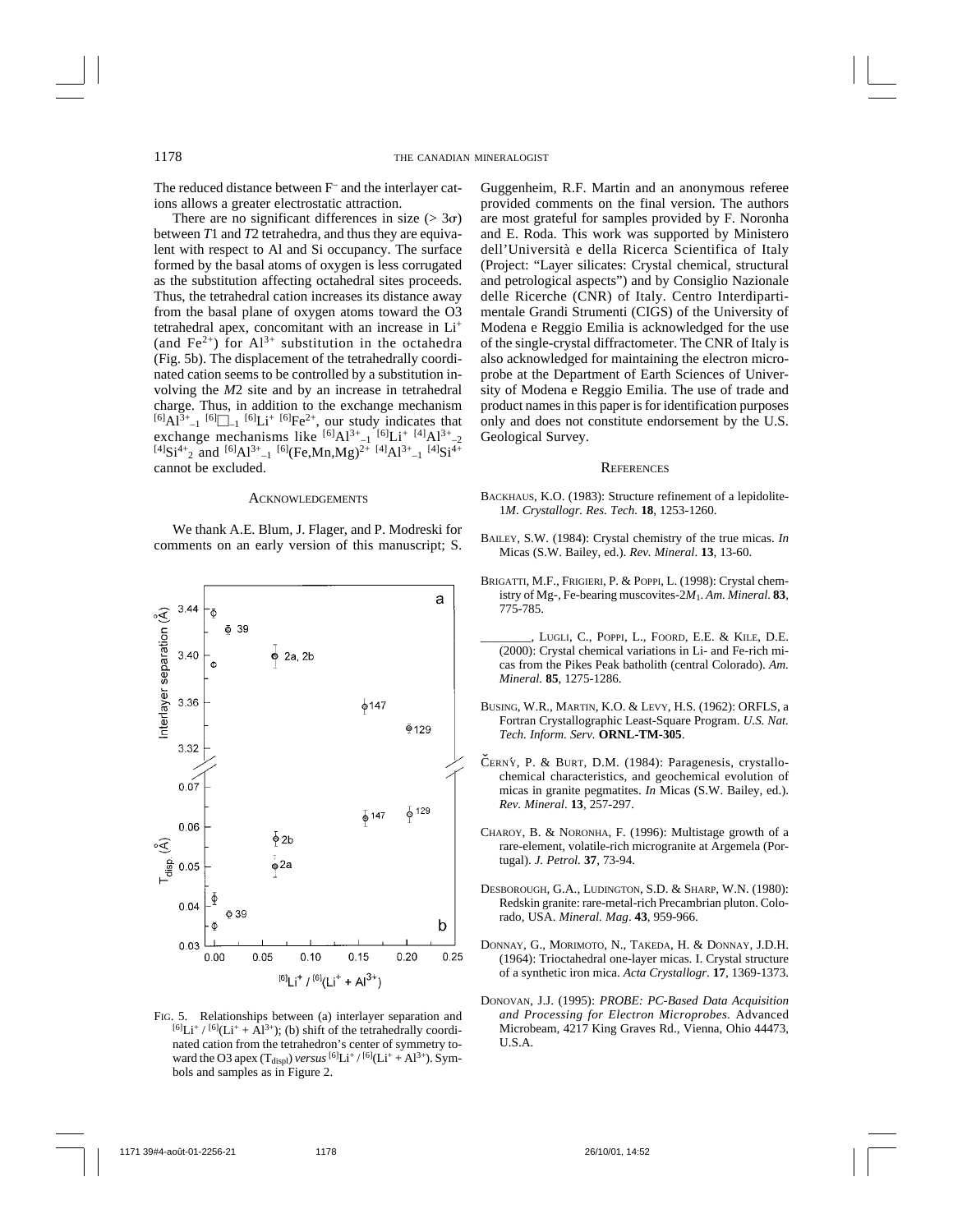- FOLEY, S.F. (1989): Experimental constraints on phlogopite chemistry in lamproites. 1. The effect of water activity and oxygen fugacity. *Eur. J. Mineral*. **1**, 411-426.
- GUGGENHEIM, S. (1981): Cation ordering in lepidolite. *Am. Mineral*. **66**, 1221-1232.
	- \_\_\_\_\_\_\_\_ & BAILEY, S.W. (1977): The refinement of zinnwaldite-1*M* in subgroup symmetry. *Am. Mineral*. **62**, 1158- 1167.
- \_\_\_\_\_\_\_\_, CHANG, Y.-H. & KOSTER VAN GROOS, A.F. (1987): Muscovite dehydroxylation: high-temperature studies. *Am. Mineral*. **72**, 537-550.
- GÜVEN, N. (1971): The crystal structures of 2*M*1 phengite and 2*M*1 muscovite. *Z. Kristallogr*. **134**, 196-212.
- HAWLEY, C.C. (1969): Geology and beryllium deposits of the Lake George (or Badger Flats) beryllium area, Park and Jefferson counties, Colorado. *U.S. Geol. Surv., Prof. Pap.* **608-A**.
- \_\_\_\_\_\_\_\_ & WOBUS, R.A. (1977): General geology and petrology of the Precambrian crystalline rocks, Park and Jefferson counties, Colorado. *U.S. Geol. Surv., Prof. Pap*. **608-B**.
- HAWTHORNE, F.C., TEERTSTRA, D.K. & ČERNÝ, P. (1999): Crystal-structure refinement of a rubidian cesian phlogopite. *Am. Mineral*. **84**, 778-781.
- KILE, D.E. & FOORD, E.E. (1998): Micas from the Pikes Peak batholith and its cogenetic pegmatites, Colorado: optical properties, composition and correlation with pegmatite evolution. *Can. Mineral*. **36**, 463-482.
- KNURR, R.A. & BAILEY, S.W. (1986): Refinement of Mn-substituted muscovite and phlogopite. *Clays Clay Minerals* **34**, 7-16.
- LIN, JIUN-CHORNG & GUGGENHEIM, S. (1983): The crystal structure of a Li,Be-rich brittle mica: a dioctahedraltrioctahedral intermediate. *Am. Mineral*. **68**, 130-142.
- MCCAULEY, J.W., NEWNHAM, R.E. & GIBBS, G.V. (1973): Crystal structure analysis of synthetic fluorophlogopite. *Am. Mineral*. **58**, 249-254.
- MEYROWITZ, R. (1970): New semi-microprocedure for determination of ferrous iron in refractory silicate minerals using a sodium metafluoborate decomposition. *Anal. Chem*. **42**, 1110-1113.
- MIZOTA, T., KATO, T. & HARADA, K. (1986): The crystal structure of masutomilite, Mn analogue of zinnwaldite. *Mineral. J*. **13**, 13-21.
- MOLER, C. (1992): *The Student Edition of MATLAB*. The Math Works Inc., Prentice Hall, Englewood Cliffs, New Jersey.
- MONIER, G. & ROBERT, J.-L. (1986a): Muscovite solid solutions in the system K<sub>2</sub>O–MgO–FeO–Al<sub>2</sub>O<sub>3</sub>–SiO<sub>2</sub>–H<sub>2</sub>O: an experimental study at 2 kbar  $P_{H2O}$  and comparison with natural Li-free white micas. *Mineral. Mag.* **50**, 257-266.
- $\&$  \_\_\_\_\_\_\_\_\_ (1986b): Evolution of the miscibility gap between muscovite and biotite solid solutions with increasing lithium content: an experimental study in the system K<sub>2</sub>O–Li<sub>2</sub>O–MgO–FeO–Al<sub>2</sub>O<sub>3</sub>–SiO<sub>2</sub>–H<sub>2</sub>O–HF at 600 $\degree$ C, 2 kbar P<sub>H2O</sub>: comparison with natural lithium micas. *Mineral. Mag.* **50**, 641-651.
- NORTH, A.C.T., PHILLIPS, D.C. & MATHEWS, F.S. (1968): A semi-empirical method of absorption correction. *Acta Crystallogr.* **A24**, 351-359.
- RIEDER, M., HYBLER, J., SMRČOK, L. & WEISS, Z. (1996): Refinement of the crystal structure of zinnwaldite 2*M*1. *Eur. J. Mineral.* **8**, 1241-1248.
- ROBERT, J.-L., VOLFINGER, M., BARRANDON, J.-N. & BASUTÇU, M. (1983): Lithium in the interlayer space of synthetic trioctahedral micas. *Chem. Geol*. **40**, 337-351.
- ROBINSON, K., GIBBS, G.V. & RIBBE, P.H. (1971): Quadratic elongation: a quantitative measure of distortion in coordination polyhedra. *Science* **172**, 567-570.
- RODA, E., PESQUERA, A. & VELASCO, F. (1995): Micas of the muscovite–lepidolite series from the Fregeneda pegmatites (Salamanca, Spain). *Mineral. Petrol*. **55**, 145-157.
- VON ROTHBAUER, R. (1971): Untersuchung eines 2*M*1- Muskovits mit Neutronenstrahlen. *Neues Jahrb. Mineral., Monatsh.*, 143-154.
- RULE, A.C. & BAILEY, S.W. (1985): Refinement of the crystal structure of phengite-2*M*1. *Clays Clay Minerals* **33**, 403- 409.
- SARTORI, F. (1976): The crystal structure of a 1*M* lepidolite. *Tschermaks Mineral. Petrogr. Mitt*. **23**, 65-75.
- \_\_\_\_\_\_\_\_, FRANZINI, M. & MERLINO, S. (1973): Crystal structure of a 2*M*<sub>2</sub> lepidolite. *Acta Crystallogr*. **B29**, 573-578.
- SIEMENS (1993): XSCANS: *X-ray Single Crystal Analysis System* - *Technical Reference*. Siemens Instrument. Madison, Wisconsin.
- SWANSON, T.H. & BAILEY, S.W. (1981): Redetermination of the lepidolite-2*M*1 structure. *Clays Clay Minerals* **29**, 81-90.
- TAKEDA, H. & BURNHAM, C.W. (1969): Fluor-polylithionite: a lithium mica with nearly hexagonal  $(Si_2\overline{O}_5)^{2-}$  ring. *Mineral. J*. **6**, 102-109.
	- , HAGA, N. & SADANAGA, R. (1971): Structural investigation of a polymorphic transition between 2*M*2-, 1*M*lepidolite and 2*M*1-muscovite. *Mineral. J*. **6**, 203-215.